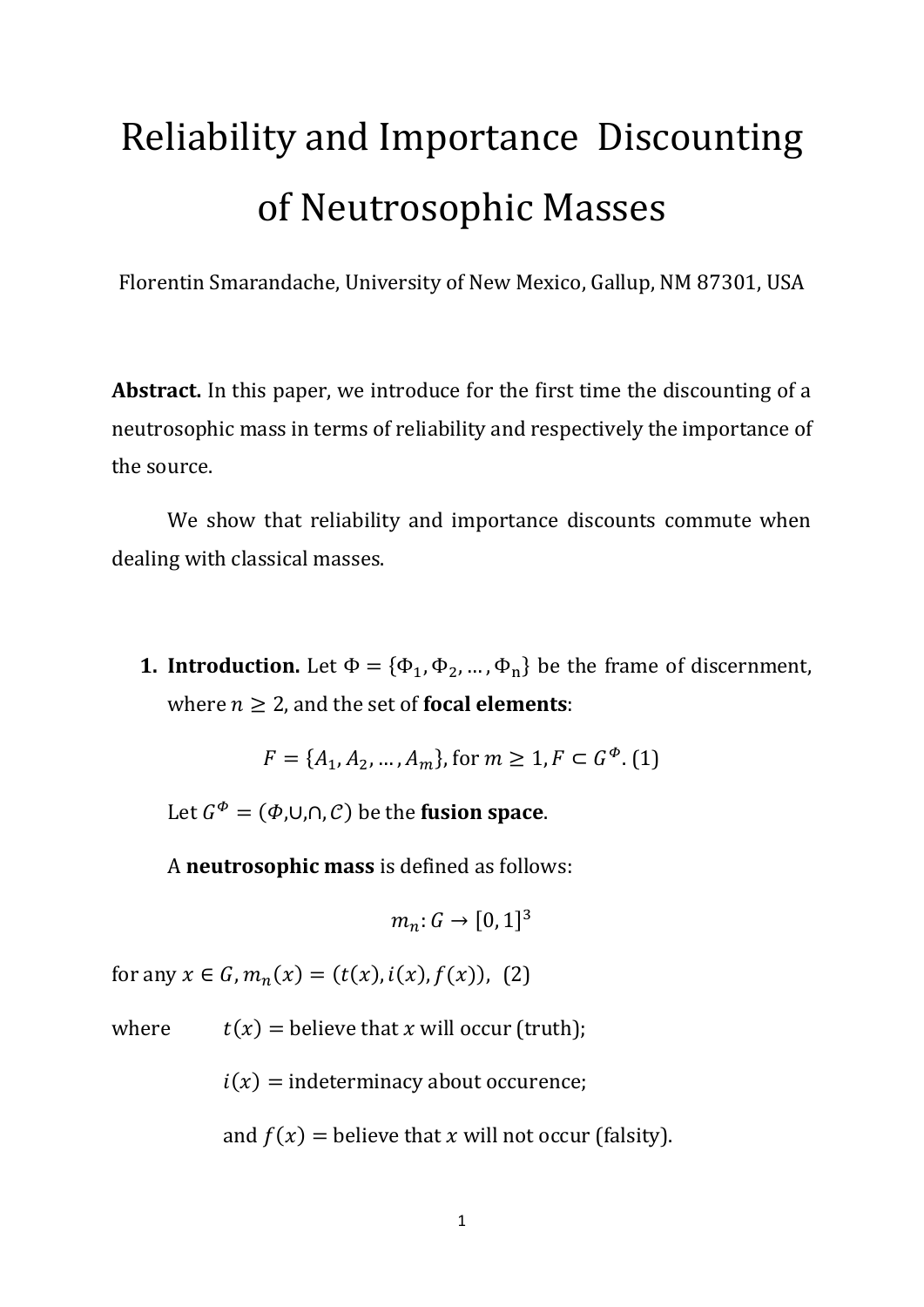Simply, we say in neutrosophic logic:

 $t(x) =$  believe in x;  $i(x)$  = believe in neut(x) [the neutral of x, i.e. neither x nor anti(x)]; and  $f(x) =$  believe in anti(x) [the opposite of x]. Of course,  $t(x)$ ,  $i(x)$ ,  $f(x) \in [0, 1]$ , and  $\sum_{x \in G} [t(x) + i(x) + f(x)] = 1,$  (3)

while

$$
m_n(\phi) = (0,0,0). (4)
$$

It is possible that according to some parameters (or data) a source is able to predict the believe in a hypothesis  $x$  to occur, while according to other parameters (or other data) the same source may be able to find the believe in  $x$  not occuring, and upon a third category of parameters (or data) the source may find some indeterminacy (ambiguity) about hypothesis occurence.

An element  $x \in G$  is called **focal** if

$$
n_m(x) \neq (0,0,0), (5)
$$

i.e.  $t(x) > 0$  or  $i(x) > 0$  or  $f(x) > 0$ .

Any **classical mass**:

$$
m: G^{\phi} \to [0,1] \ (6)
$$

can be simply written as a neutrosophic mass as:

$$
m(A) = (m(A), 0, 0). (7)
$$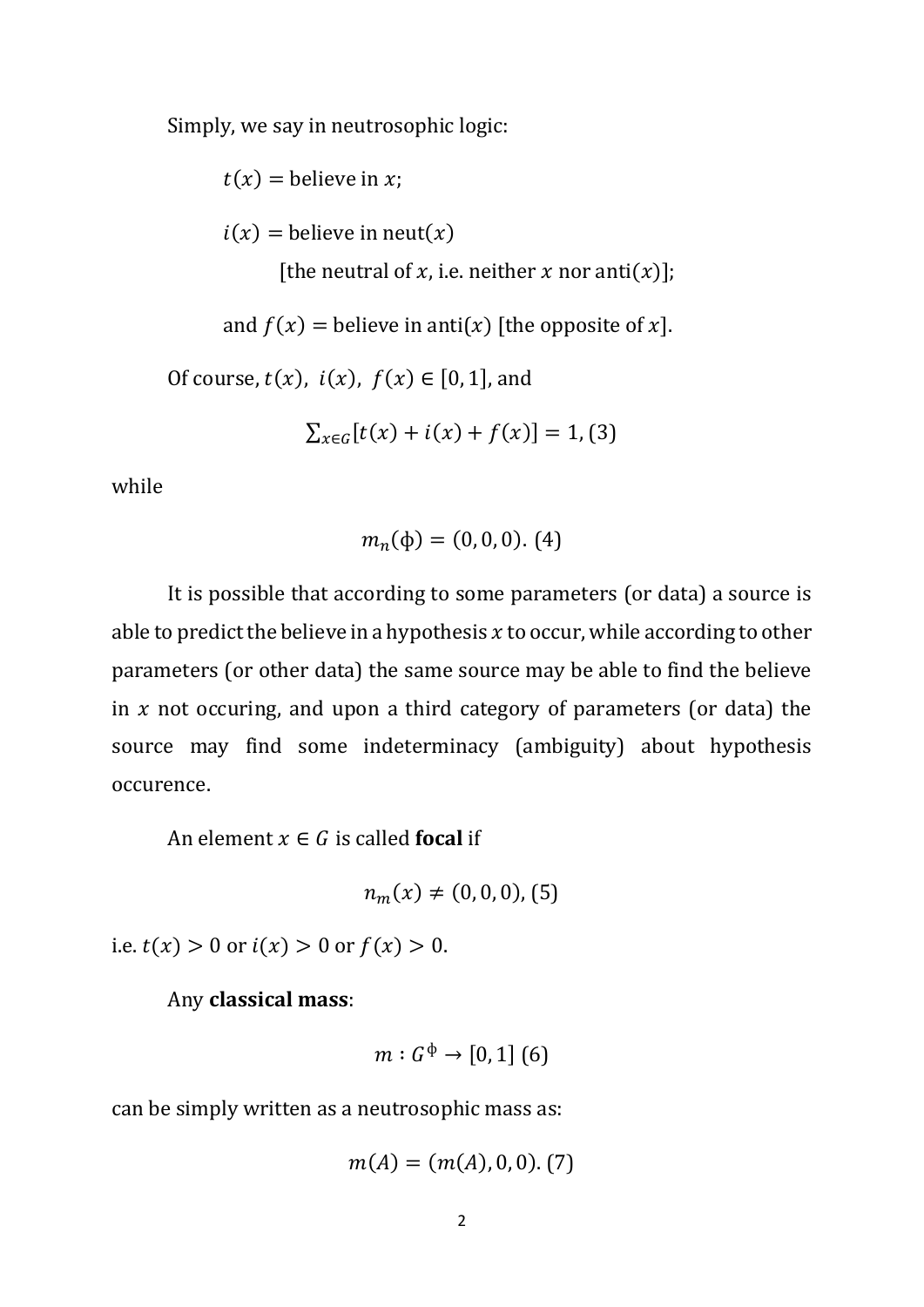# **2. Discounting a Neutrosophic Mass due to Reliability of the Source.**

Let  $\alpha = (\alpha_1, \alpha_2, \alpha_3)$  be the reliability coefficient of the source,  $\alpha \in$  $[0,1]^3$ .

Then, for any  $x \in G^{\theta} \setminus {\theta, I_t}$ ,

where  $\theta$  = the empty set

and  $I_t =$  total ignorance,

$$
m_n(x)_a = (a_1 t(x), a_2 i(x), a_3 f(x)),
$$
 (8)

and

$$
m_n(I_t)_{\alpha} = \left( t(I_t) + (1 - \alpha_1) \sum_{x \in G^{\theta} \setminus \{\phi, I_t\}} t(x),
$$
  
 
$$
i(I_t) + (1 - \alpha_2) \sum_{x \in G^{\theta} \setminus \{\phi, I_t\}} i(x), f(I_t) + (1 - \alpha_3) \sum_{x \in G^{\theta} \setminus \{\phi, I_t\}} f(x) \right)
$$
  
(9),

and, of course,

$$
m_n(\phi)_\alpha=(0,0,0).
$$

The missing mass of each element x, for  $x \neq \phi$ ,  $x \neq I_t$ , is transferred to the mass of the total ignorance in the following way:

$$
t(x) - \alpha_1 t(x) = (1 - \alpha_1) \cdot t(x)
$$
 is transferred to  $t(I_t)$ , (10)  

$$
i(x) - \alpha_2 i(x) = (1 - \alpha_2) \cdot i(x)
$$
 is transferred to  $i(I_t)$ , (11)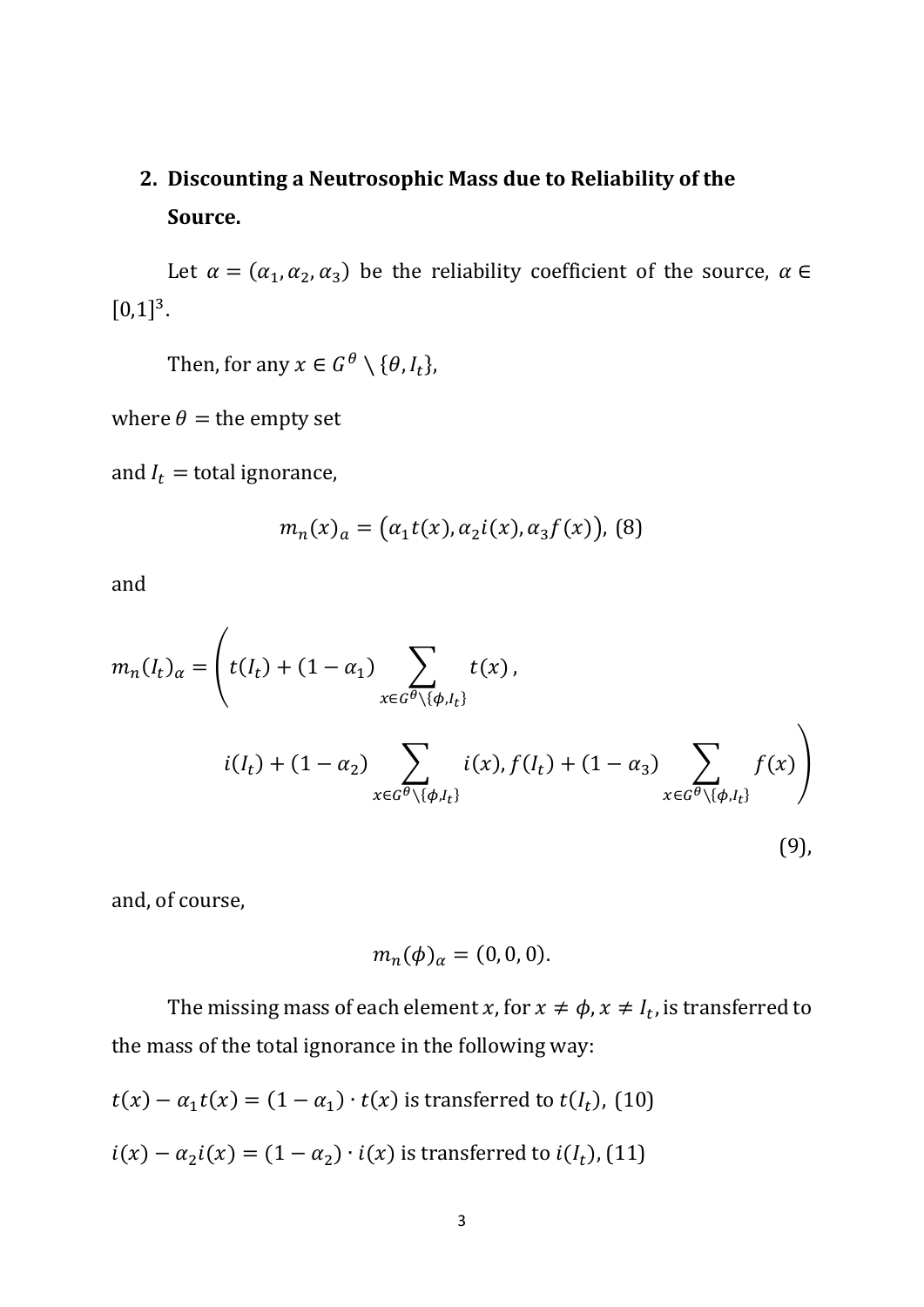and  $f(x) - \alpha_3 f(x) = (1 - \alpha_3) \cdot f(x)$  is transferred to  $f(l_t)$ . (12)

## **3. Discounting a Neutrosophic Mass due to the Importance of the Source.**

Let  $\beta \in [0, 1]$  be the importance coefficient of the source. This discounting can be done in several ways.

a. For any  $x \in G^\theta \setminus \{\phi\},\$ 

$$
m_n(x)_{\beta_1} = (\beta \cdot t(x), i(x), f(x) + (1 - \beta) \cdot t(x)),
$$
 (13)

which means that  $t(x)$ , the believe in x, is diminished to  $\beta \cdot t(x)$ , and the missing mass,  $t(x) - \beta \cdot t(x) = (1 - \beta) \cdot t(x)$ , is transferred to the believe in  $anti(x).$ 

b. Another way:

For any  $x \in G^{\theta} \setminus {\{\phi\}}$ ,

$$
m_n(x)_{\beta_2} = (\beta \cdot t(x), i(x) + (1 - \beta) \cdot t(x), f(x)),
$$
 (14)

which means that  $t(x)$ , the believe in x, is similarly diminished to  $\beta \cdot t(x)$ , and the missing mass  $(1 - \beta) \cdot t(x)$  is now transferred to the believe in  $neut(x).$ 

c. The third way is the most general, putting together the first and second ways.

For any  $x \in G^{\theta} \setminus \{\phi\},\$ 

$$
m_n(x)_{\beta_3} = (\beta \cdot t(x), i(x) + (1 - \beta) \cdot t(x) \cdot \gamma, f(x) + (1 - \beta) \cdot t(x) \cdot (1 - \gamma)),
$$
  
(1 - \gamma)), (15)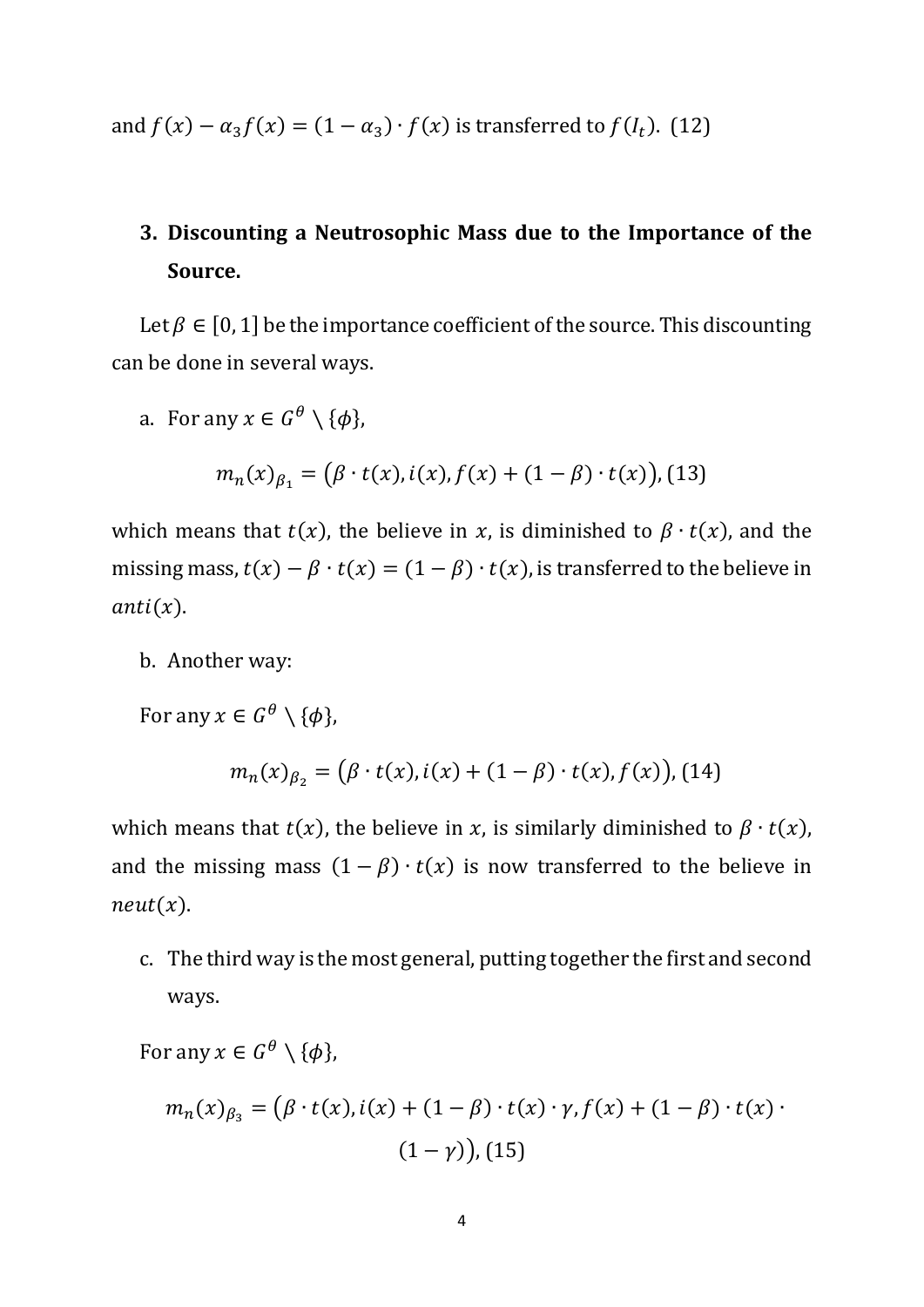where  $\gamma \in [0, 1]$  is a parameter that splits the missing mass  $(1 - \beta) \cdot t(x)$  a part to  $i(x)$  and the other part to  $f(x)$ .

For  $\gamma = 0$ , one gets the first way of distribution, and when  $\gamma = 1$ , one gets the second way of distribution.

# **4. Discounting of Reliability and Importance of Sources in General Do Not Commute.**

#### *a. Reliability first, Importance second.*

For any  $x \in G^{\theta} \setminus {\phi, I_t}$ , one has after reliability α discounting, where

$$
\alpha = (\alpha_1, \alpha_2, \alpha_3):
$$
  

$$
m_n(x)_{\alpha} = (\alpha_1 \cdot t(x), \alpha_2 \cdot t(x), \alpha_3 \cdot f(x)),
$$
 (16)

and

$$
m_n(I_t)_{\alpha} = \left( t(I_t) + (1 - \alpha_1) \cdot \sum_{x \in G^{\theta} \setminus \{\phi, I_t\}} t(x), i(I_t) + (1 - \alpha_2) \cdot \sum_{x \in G^{\theta} \setminus \{\phi, I_t\}} i(x), f(I_t) + (1 - \alpha_3) \cdot \sum_{x \in G^{\theta} \setminus \{\phi, I_t\}} f(x) \right)
$$
  

$$
\stackrel{\text{def}}{=} (T_{I_t}, I_{I_t}, F_{I_t}).
$$

(17)

Now we do the importance β discounting method, the third importance discounting way which is the most general:

$$
m_n(x)_{\alpha\beta_3} = (\beta\alpha_1 t(x), \alpha_2 i(x) + (1 - \beta)\alpha_1 t(x)\gamma, \alpha_3 f(x) + (1 - \beta)\alpha_1 t(x)(1 - \gamma))
$$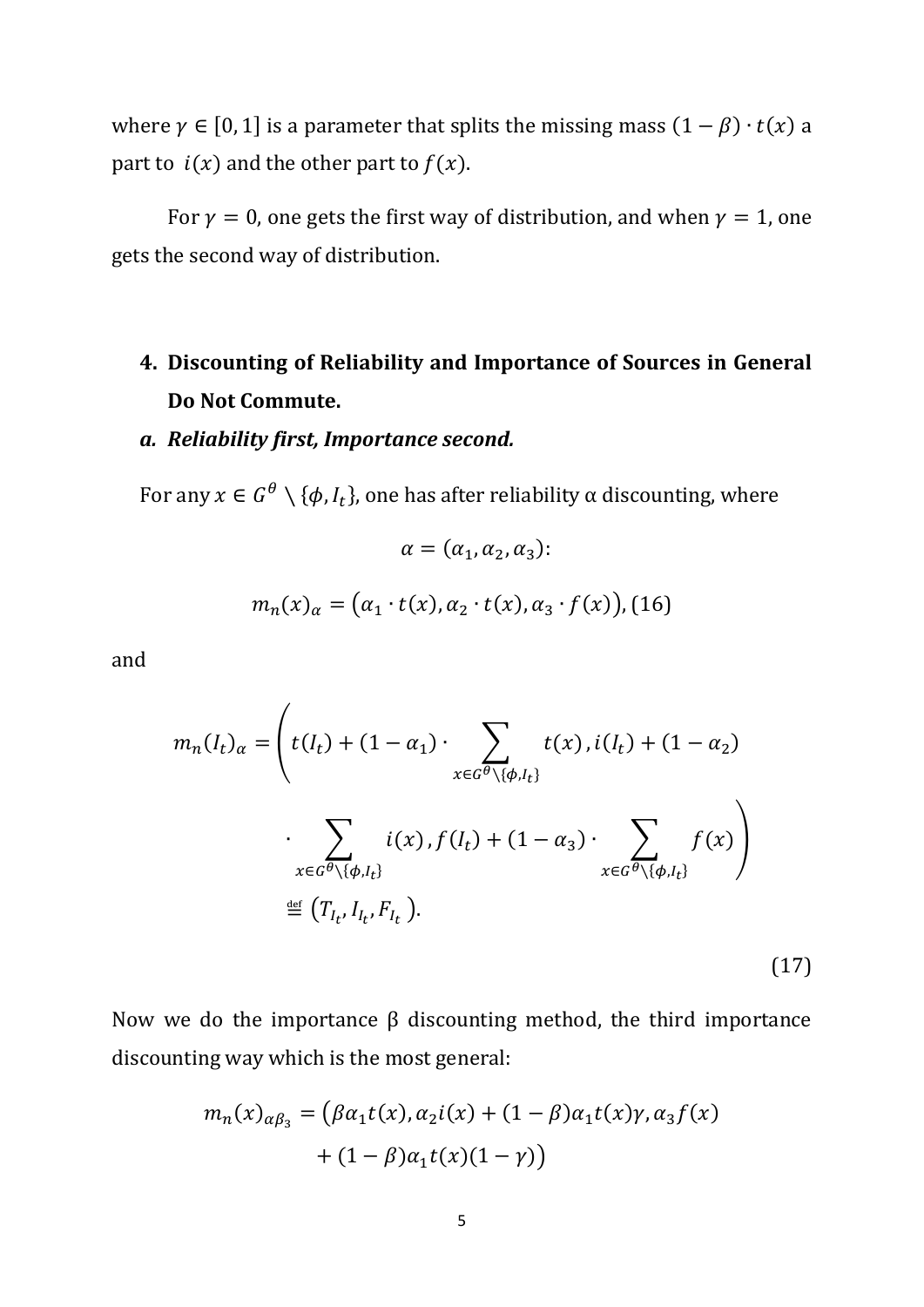and

$$
m_n(I_t)_{\alpha\beta_3} = (\beta \cdot T_{I_t}, I_{I_t} + (1-\beta)T_{I_t} \cdot \gamma, F_{I_t} + (1-\beta)T_{I_t}(1-\gamma)).
$$
 (19)

## *b. Importance first, Reliability second.*

For any  $x \in G^{\theta} \setminus {\phi, I_t}$ , one has after importance β discounting (third way):

$$
m_n(x)_{\beta_3} = (\beta \cdot t(x), i(x) + (1 - \beta)t(x)\gamma, f(x) + (1 - \beta)t(x)(1 - \gamma))
$$
 (20)

and

$$
m_n(I_t)_{\beta_3} = (\beta \cdot t(I_{I_t}), i(I_{I_t}) + (1 - \beta)t(I_t)\gamma, f(I_t) + (1 - \beta)t(I_t)(1 - \gamma)).
$$
\n(21)

Now we do the reliability  $\alpha = (\alpha_1, \alpha_2, \alpha_3)$  discounting, and one gets:

$$
m_n(x)_{\beta_3\alpha} = (\alpha_1 \cdot \beta \cdot t(x), \alpha_2 \cdot i(x) + \alpha_2(1-\beta)t(x)\gamma, \alpha_3 \cdot f(x) + \alpha_3 \cdot (1-\beta)t(x)(1-\gamma))
$$
(22)

and

$$
m_n(I_t)_{\beta_3\alpha} = (\alpha_1 \cdot \beta \cdot t(I_t), \alpha_2 \cdot i(I_t) + \alpha_2(1-\beta)t(I_t)\gamma, \alpha_3 \cdot f(I_t) + \alpha_3(1-\beta)t(I_t)(1-\gamma)).
$$
 (23)

#### **Remark.**

We see that (a) and (b) are in general different, so reliability of sources does not commute with the importance of sources.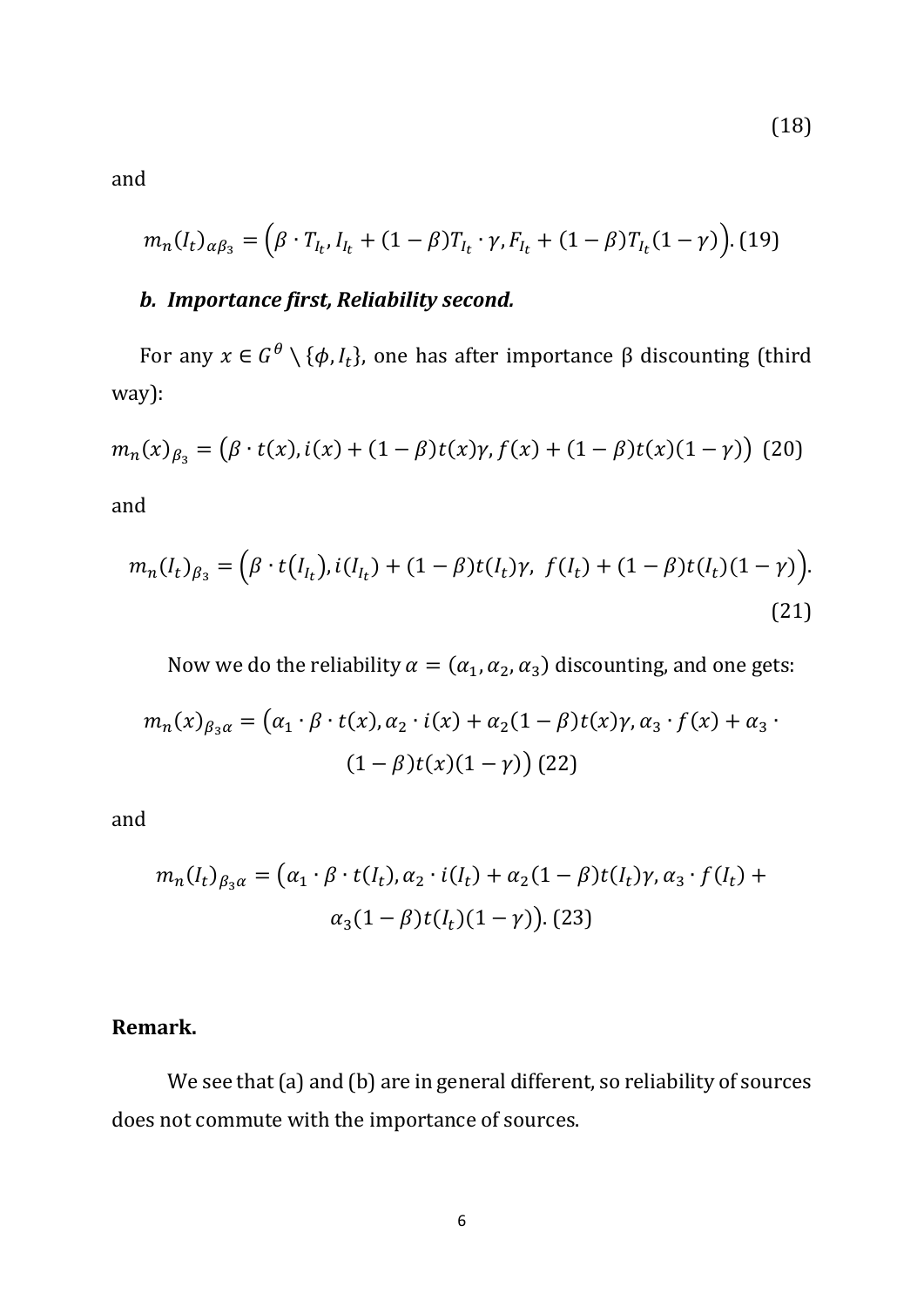# **5. Particular Case when Reliability and Importance Discounting of Masses Commute.**

Let's consider a classical mass

$$
m: G^{\theta} \to [0,1] \, (24)
$$

and the focal set  $F \subset G^{\theta}$ ,

$$
F = \{A_1, A_2, \dots, A_m\}, m \ge 1, (25)
$$

and of course  $m(A_i) > 0$ , for  $1 \le i \le m$ .

Suppose  $m(A_i) = a_i \in (0,1]$ . (26)

#### *a. Reliability first, Importance second.*

Let  $\alpha \in [0, 1]$  be the reliability coefficient of  $m(\cdot)$ .

For  $x \in G^{\theta} \setminus {\{\phi, I_t\}}$ , one has

$$
m(x)_{\alpha}=\alpha\cdot m(x),
$$

and 
$$
m(I_t) = \alpha \cdot m(I_t) + 1 - \alpha
$$
. (28)

Let  $\beta \in [0, 1]$  be the importance coefficient of  $m(\cdot)$ .

Then, for  $x \in G^\theta \setminus {\{\phi, I_t\}}$ ,

$$
m(x)_{\alpha\beta} = (\beta \alpha m(x), \alpha m(x) - \beta \alpha m(x)) = \alpha \cdot m(x) \cdot (\beta, 1 - \beta), (29)
$$

considering only two components: believe that  $x$  occurs and, respectively, believe that  $x$  does not occur.

Further on,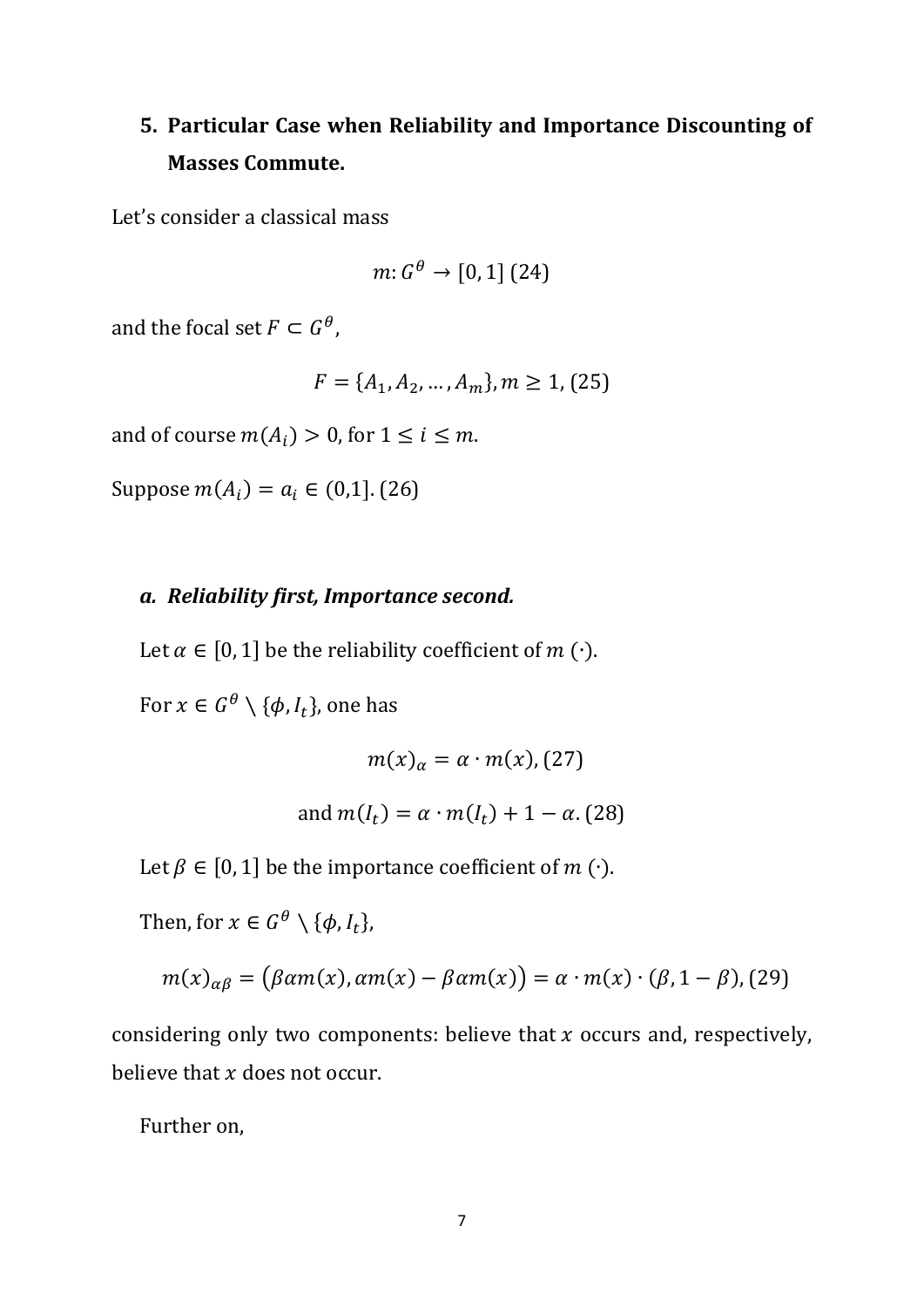$$
m(I_t)_{\alpha\beta} = (\beta \alpha m(I_t) + \beta - \beta \alpha, \alpha m(I_t) + 1 - \alpha - \beta \alpha m(I_t) - \beta + \beta \alpha) =
$$

$$
[\alpha m(I_t) + 1 - \alpha] \cdot (\beta, 1 - \beta). \text{ (30)}
$$

#### *b. Importance first, Reliability second.*

For  $x \in G^{\theta} \setminus {\{\phi, I_t\}}$ , one has

$$
m(x)_{\beta} = (\beta \cdot m(x), m(x) - \beta \cdot m(x)) = m(x) \cdot (\beta, 1 - \beta),
$$
\n(31)  
\nand 
$$
m(I_t)_{\beta} = (\beta m(I_t), m(I_t) - \beta m(I_t)) = m(I_t) \cdot (\beta, 1 - \beta).
$$

Then, for the reliability discounting scaler  $\alpha$  one has:

$$
m(x)_{\beta\alpha} = \alpha m(x)(\beta, 1 - \beta) = (\alpha m(x)\beta, \alpha m(x) - \alpha \beta m(m))
$$
 (33)

and  $m(I_t)_{\beta\alpha} = \alpha \cdot m(I_t)(\beta, 1 - \beta) + (1 - \alpha)(\beta, 1 - \beta) = [\alpha m(I_t) + 1 - \alpha]$ .  $(\beta, 1 - \beta) = (\alpha m(I_t)\beta, \alpha m(I_t) - \alpha m(I_t)\beta) + (\beta - \alpha \beta, 1 - \alpha - \beta + \alpha \beta) =$  $(\alpha\beta m(l_t) + \beta - \alpha\beta, \alpha m(l_t) - \alpha\beta m(l_t) + 1 - \alpha - \beta - \alpha\beta)$ . (34)

Hence (a) and (b) are equal in this case.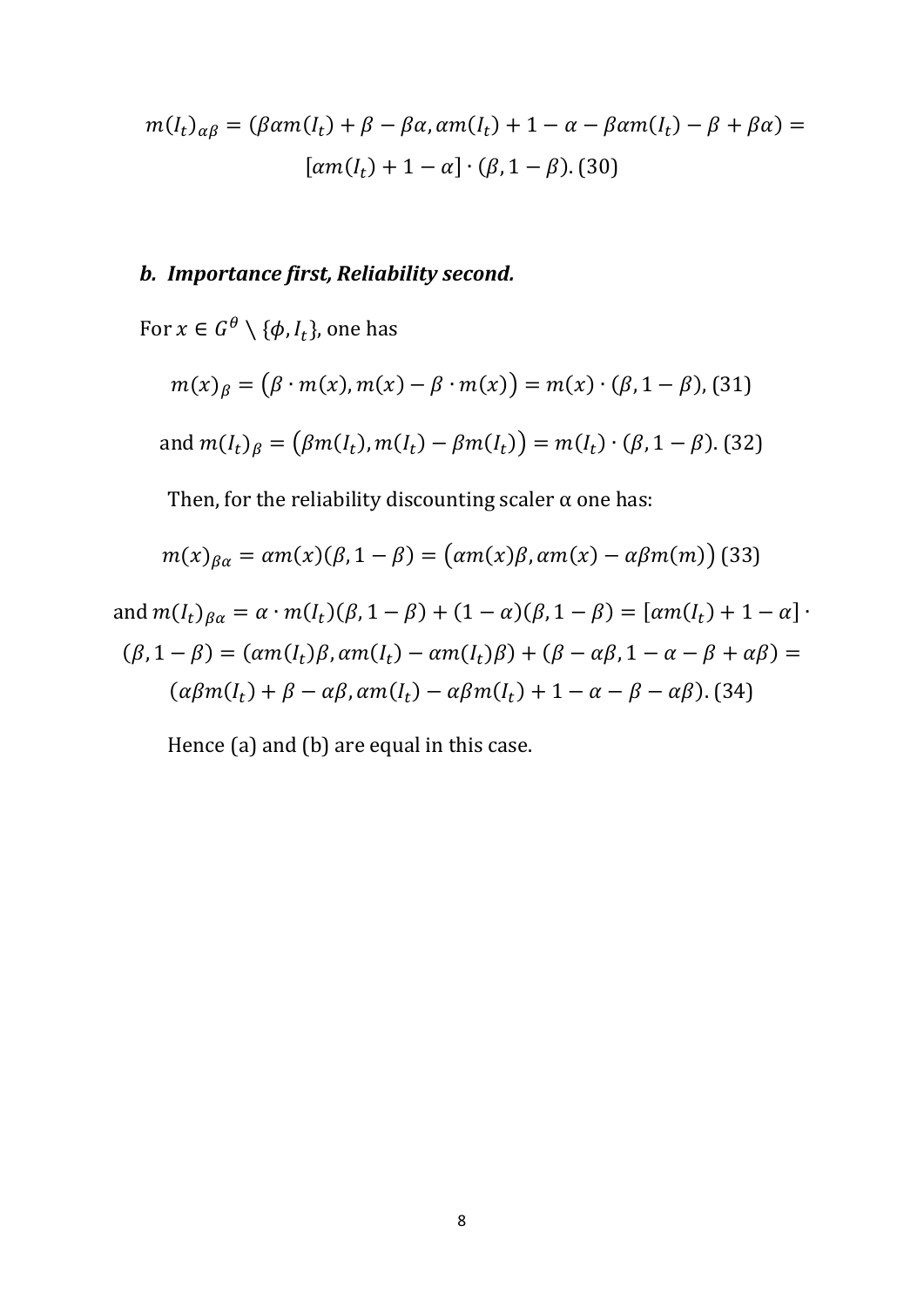#### **6. Examples.**

## *1. Classical mass.*

The following classical is given on  $\theta = \{A, B\}$ :

|               | A   | B   | <b>AUB</b> |
|---------------|-----|-----|------------|
| $\mathfrak m$ | 0.4 | 0.5 | 0.1        |
|               |     |     | (35)       |

Let  $\alpha = 0.8$  be the reliability coefficient and  $\beta = 0.7$  be the importance coefficient.

*a. Reliability first, Importance second.*

|                   |                | B              | AUB            |
|-------------------|----------------|----------------|----------------|
| $m_{\alpha}$      | 0.32           | 0.40           | 0.28           |
| $m_{\alpha\beta}$ | (0.224, 0.096) | (0.280, 0.120) | (0.196, 0.084) |
|                   |                |                | (36)           |

We have computed in the following way:

$$
m_{\alpha}(A) = 0.8m(A) = 0.8(0.4) = 0.32, (37)
$$

$$
m_{\alpha}(B) = 0.8m(B) = 0.8(0.5) = 0.40, (38)
$$

 $m_{\alpha}(AUB) = 0.8(AUB) + 1 - 0.8 = 0.8(0.1) + 0.2 = 0.28, (39)$ 

and

$$
m_{\alpha\beta}(B) = (0.7m_{\alpha}(A), m_{\alpha}(A) - 0.7m_{\alpha}(A)) = (0.7(0.32), 0.32 - 0.7(0.32)) = (0.224, 0.096), (40)
$$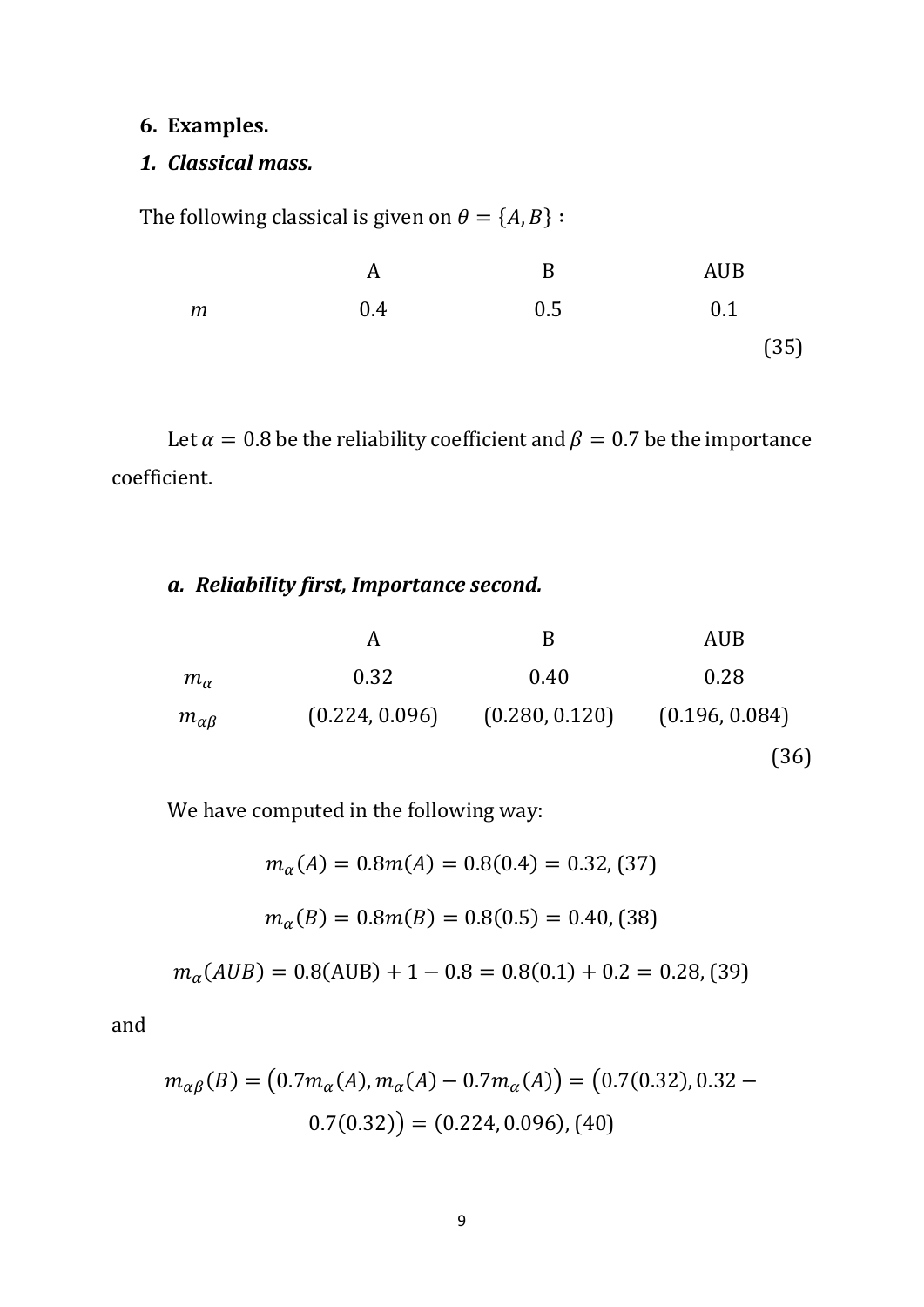$$
m_{\alpha\beta}(B) = (0.7m_{\alpha}(B), m_{\alpha}(B) - 0.7m_{\alpha}(B)) = (0.7(0.40), 0.40 - 0.7(0.40)) = (0.280, 0.120), (41)
$$
  

$$
m_{\alpha\beta}(AUB) = (0.7m_{\alpha}(AUB), m_{\alpha}(AUB) - 0.7m_{\alpha}(AUB)) = (0.7(0.28), 0.28 - 0.7(0.28)) = (0.196, 0.084). (42)
$$

## *b. Importance first, Reliability second.*

|                   | А              | В              | <b>AUB</b>     |
|-------------------|----------------|----------------|----------------|
| m                 | 0.4            | 0.5            | 0.1            |
| $m_{\beta}$       | (0.28, 0.12)   | (0.35, 0.15)   | (0.07, 0.03)   |
| $m_{\beta\alpha}$ | (0.224, 0.096) | (0.280, 0.120) | (0.196, 0.084) |
|                   |                |                | (43)           |

We computed in the following way:

$$
m_{\beta}(A) = (\beta m(A), (1 - \beta)m(A)) = (0.7(0.4), (1 - 0.7)(0.4)) =
$$
  
(0.280, 0.120), (44)  

$$
m_{\beta}(B) = (\beta m(B), (1 - \beta)m(B)) = (0.7(0.5), (1 - 0.7)(0.5)) =
$$
  
(0.35, 0.15), (45)  

$$
\mu_{\beta}(AUB) = (\beta m(AUB), (1 - \beta)m(AUB)) = (0.7(0.1), (1 - 0.1)(0.1)) =
$$
  
(0.07, 0.03), (46)  
and 
$$
m_{\beta\alpha}(A) = \alpha m_{\beta}(A) = 0.8(0.28, 0.12) = (0.8(0.28), 0.8(0.12)) =
$$
  
(0.224, 0.096), (47)

 $m_{\beta}(AUB) = (\beta m(AUB), (1 - \beta)m(AUB)) = (0.7(0.1), (1 - 0.1)(0.1)) =$ 

$$
m_{\beta\alpha}(B) = \alpha m_{\beta}(B) = 0.8(0.35, 0.15) = (0.8(0.35), 0.8(0.15)) =
$$
  
(0.280, 0.120), (48)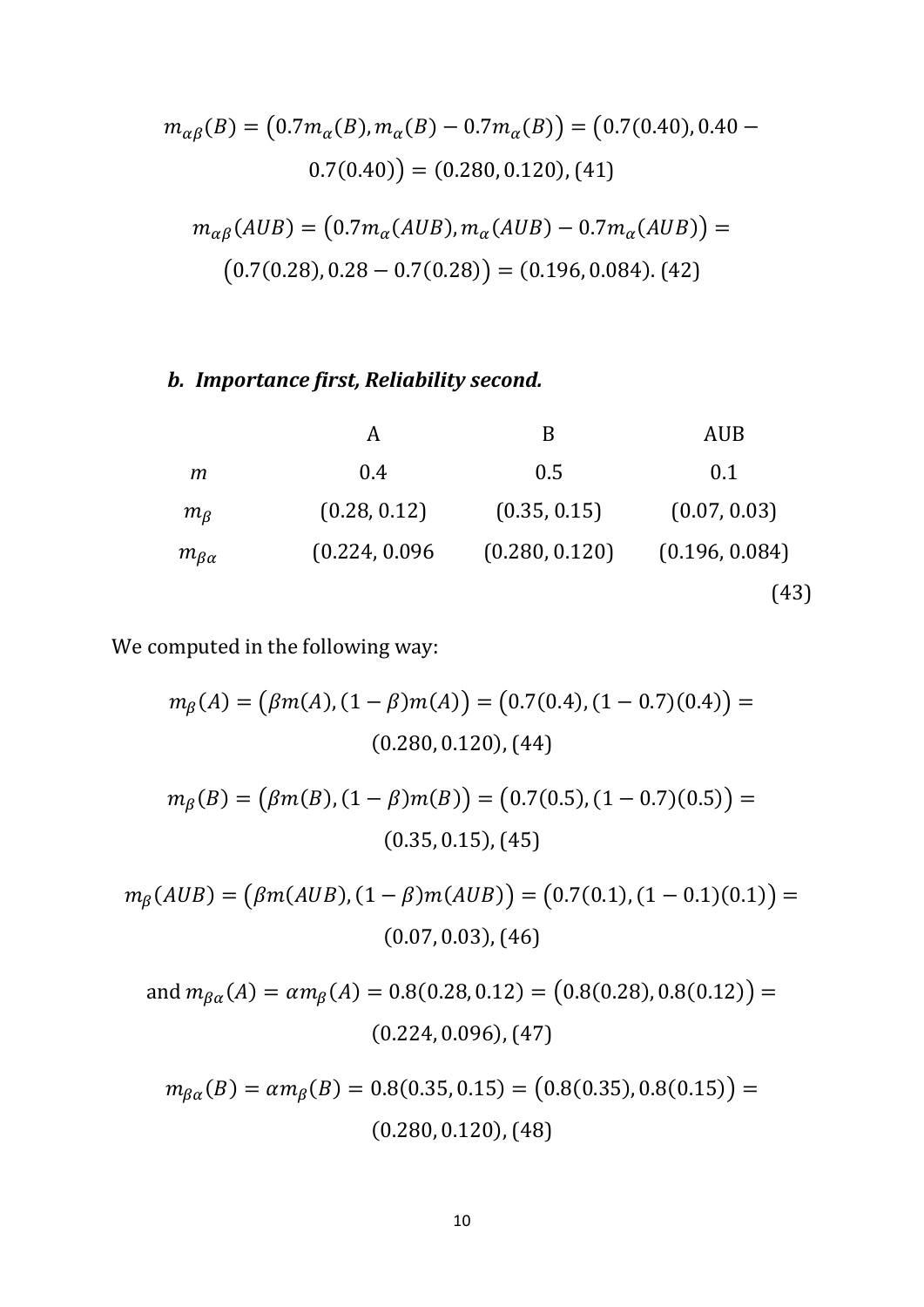$$
m_{\beta\alpha}(AUB) = \alpha m(AUB)(\beta, 1 - \beta) + (1 - \alpha)(\beta, 1 - \beta) = 0.8(0.1)(0.7, 1 - 0.7) + (1 - 0.8)(0.7, 1 - 0.7) = 0.08(0.7, 0.3) + 0.2(0.7, 0.3) =
$$
  
(0.056, 0.024) + (0.140, 0.060) = (0.056 + 0.140, 0.024 + 0.060) =  
(0.196, 0.084). (49)

Therefore reliability discount commutes with importance discount of sources when one has classical masses.

The result is interpreted this way: believe in  $\vec{A}$  is 0.224 and believe in nonA is 0.096, believe in B is 0.280 and believe in nonB is 0.120, and believe in total ignorance  $AUB$  is 0.196, and believe in non-ignorance is 0.084.

## **7. Same Example with Different Redistribution of Masses Related to Importance of Sources.**

Let's consider the third way of redistribution of masses related to importance coefficient of sources.  $\beta = 0.7$ , but  $\gamma = 0.4$ , which means that 40% of  $\beta$  is redistributed to  $i(x)$  and 60% of  $\beta$  is redistributed to  $f(x)$  for each  $x \in G^{\theta} \setminus {\{\phi\}}$ ; and  $\alpha = 0.8$ .

#### *a. Reliability first, Importance second.*

|                   | A      | B                                                                | <b>AUB</b>  |
|-------------------|--------|------------------------------------------------------------------|-------------|
| m                 | 0.4    | 0.5                                                              | 0.1         |
| $m_{\alpha}$      | 0.32   | 0.40                                                             | 0.28        |
| $m_{\alpha\beta}$ |        | $(0.2240, 0.0384, \quad (0.2800, 0.0480, \quad (0.1960, 0.0336,$ |             |
|                   | 0.0576 | 0.0720                                                           | $0.0504$ ). |
|                   |        |                                                                  | (50)        |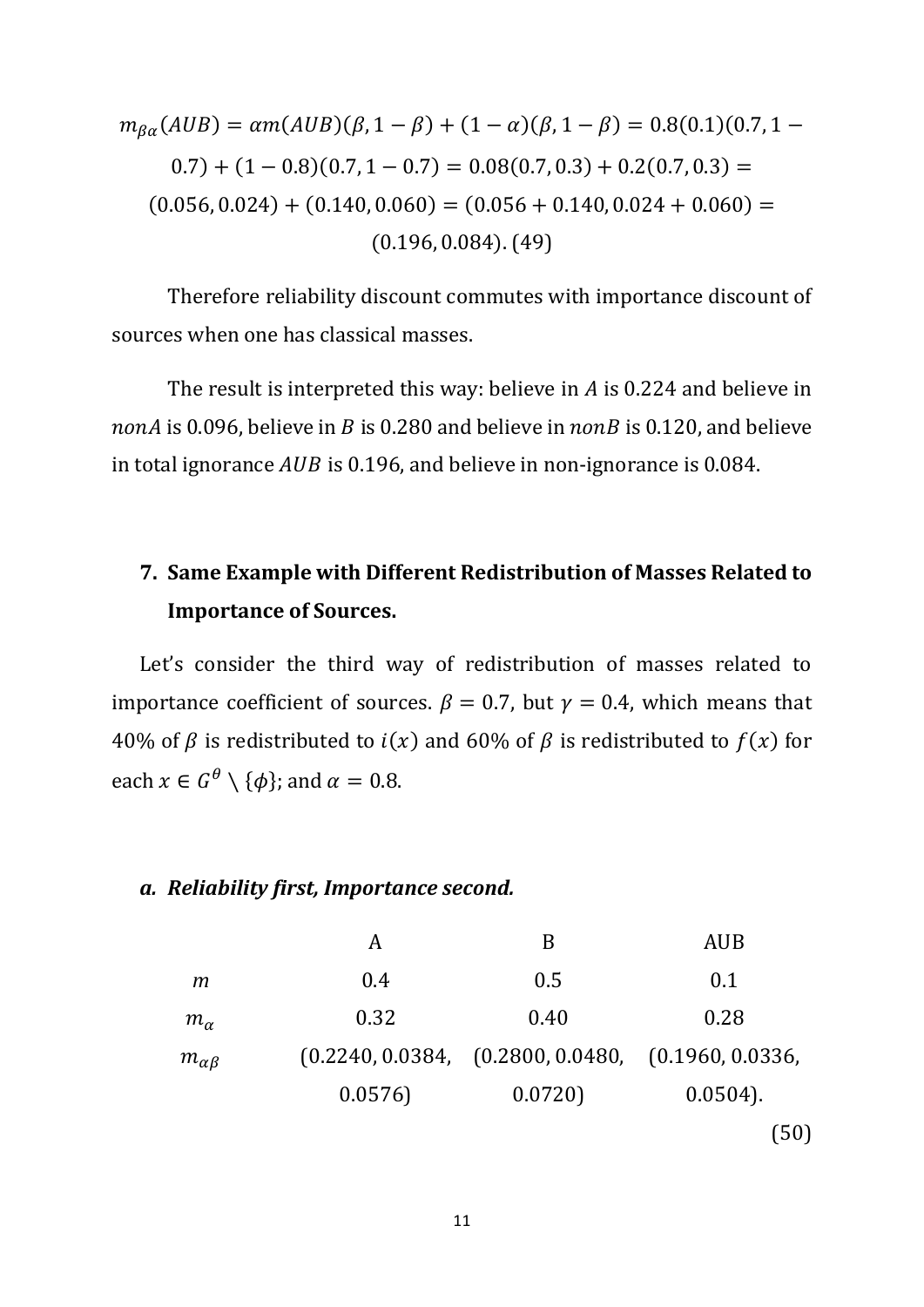We computed  $m_{\alpha}$  in the same way.

But:

$$
m_{\alpha\beta}(A) = (\beta \cdot m_{\alpha}(A), i_{\alpha}(A) + (1 - \beta)m_{\alpha}(A) \cdot \gamma, f_{\alpha}(A) + (1 - \beta)m_{\alpha}(A)(1 - \gamma)) = (0.7(0.32), 0 + (1 - 0.7)(0.32)(0.4), 0 + (1 - 0.7)(0.32)(1 - 0.4)) = (0.2240, 0.0384, 0.0576). (51)
$$

Similarly for  $m_{\alpha\beta}(B)$  and  $m_{\alpha\beta}(AUB)$ .

### *b. Importance first, Reliability second.*

|                      | A                | B                                 | <b>AUB</b>     |
|----------------------|------------------|-----------------------------------|----------------|
| m                    | 0.4              | 0.5                               | 0.1            |
| $m_{\beta}$          | (0.280, 0.048,   | (0.350, 0.060,                    | (0.070, 0.012, |
|                      | 0.072)           | 0.090                             | 0.018          |
| $m_{\beta}$ $\alpha$ | (0.2240, 0.0384, | (0.2800, 0.0480, (0.1960, 0.0336, |                |
|                      | 0.0576           | 0.0720                            | $0.0504$ ).    |
|                      |                  |                                   | (52)           |

We computed  $m_\beta(\cdot)$  in the following way:

 $m_{\beta}(A) = (\beta \cdot t(A), i(A) + (1 - \beta)t(A) \cdot \gamma, f(A) + (1 - \beta)t(A)(1 (\gamma)$ ) = (0.7(0.4), 0 + (1 – 0.7)(0.4)(0.4), 0 + (1 – 0.7)0.4(1 – 0.4)) = (0.280, 0.048, 0.072). (53)

Similarly for  $m_\beta(B)$  and  $m_\beta(AUB)$ .

To compute  $m_{\beta\alpha}(\cdot)$ , we take  $\alpha_1 = \alpha_2 = \alpha_3 = 0.8$ , (54)

in formulas (8) and (9).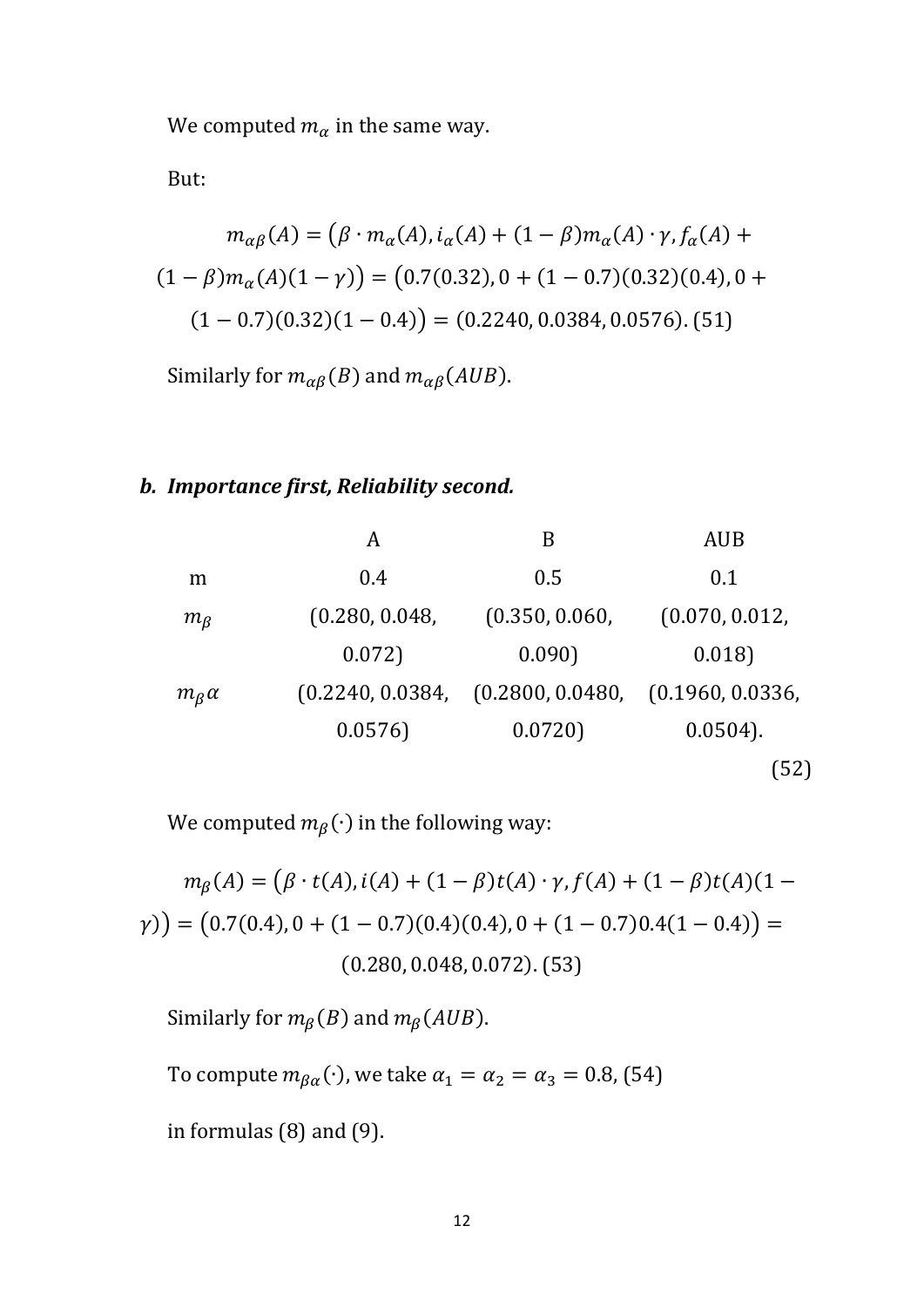$$
m_{\beta\alpha}(A) = \alpha \cdot m_{\beta}(A) = 0.8(0.280, 0.048, 0.072)
$$
  
= (0.8(0.280), 0.8(0.048), 0.8(0.072))  
= (0.2240, 0.0384, 0.0576). (55)

Similarly  $m_{\beta\alpha}(B) = 0.8(0.350, 0.060, 0.090) =$ 

(0.2800, 0.0480, 0.0720). (56)

For  $m_{\beta\alpha}(AUB)$  we use formula (9):

$$
m_{\beta\alpha}(AUB) = (t_{\beta}(AUB) + (1 - \alpha)[t_{\beta}(A) + t_{\beta}(B)], i_{\beta}(AUB)
$$
  
+  $(1 - \alpha)[i_{\beta}(A) + i_{\beta}(B)],$   

$$
f_{\beta}(AUB) + (1 - \alpha)[f_{\beta}(A) + f_{\beta}(B)])
$$
  
=  $(0.070 + (1 - 0.8)[0.280 + 0.350], 0.012$   
+  $(1 - 0.8)[0.048 + 0.060], 0.018 + (1 - 0.8)[0.072 + 0.090])$   
=  $(0.1960, 0.0336, 0.0504).$ 

Again, the reliability discount and importance discount commute.

#### **8. Conclusion.**

In this paper we have defined a new way of discounting a classical and neutrosophic mass with respect to its importance. We have also defined the discounting of a neutrosophic source with respect to its reliability.

In general, the reliability discount and importance discount do not commute. But if one uses classical masses, they commute (as in Examples 1 and 2).